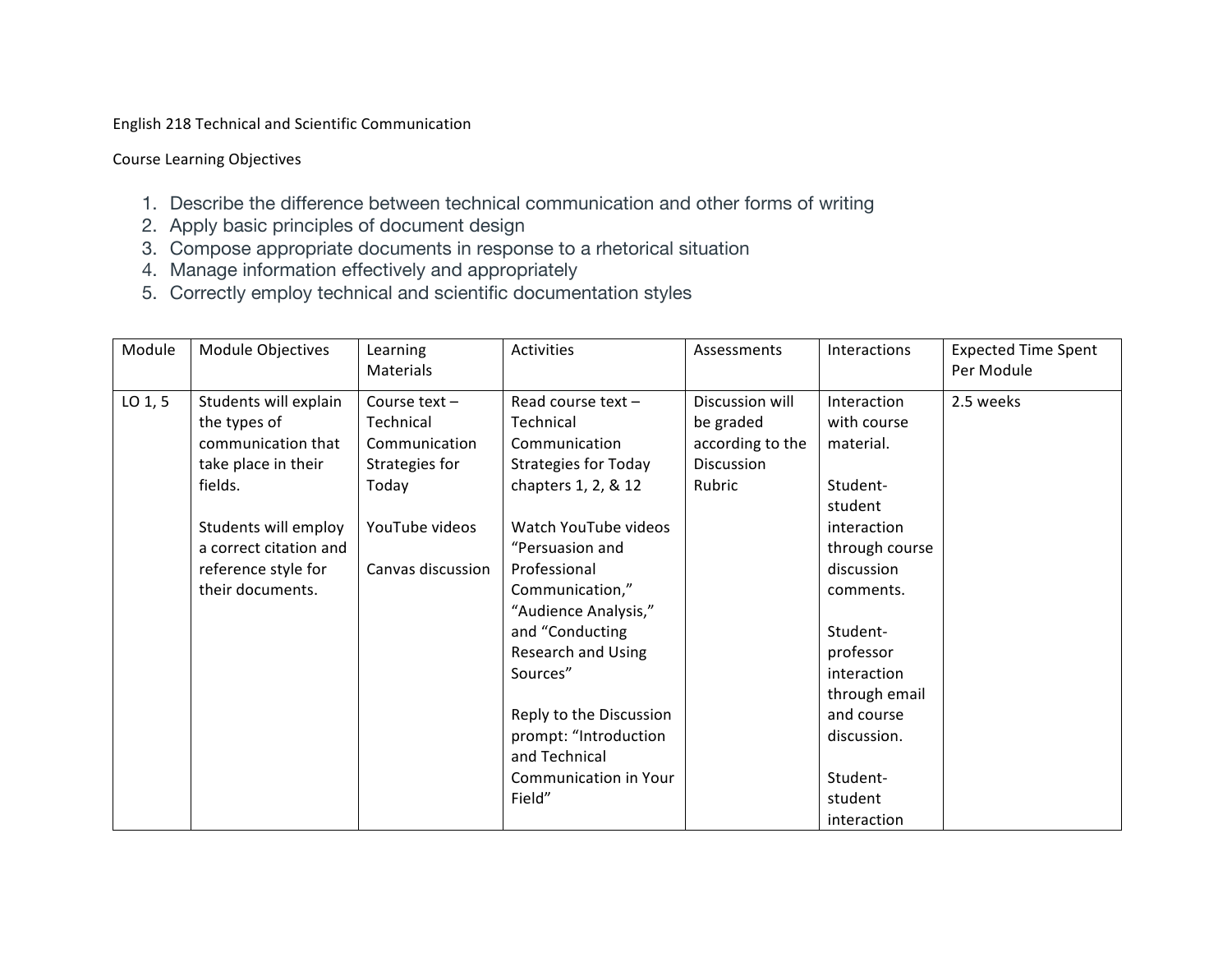|               |                                                                                                                                                                                                                                                                                                                                                |                                                                                                                 |                                                                                                                                                                                                                                                                                       |                                                                                        | through course<br>discussion.                                                                                                      |         |
|---------------|------------------------------------------------------------------------------------------------------------------------------------------------------------------------------------------------------------------------------------------------------------------------------------------------------------------------------------------------|-----------------------------------------------------------------------------------------------------------------|---------------------------------------------------------------------------------------------------------------------------------------------------------------------------------------------------------------------------------------------------------------------------------------|----------------------------------------------------------------------------------------|------------------------------------------------------------------------------------------------------------------------------------|---------|
| LO 2, 3,<br>4 | Students will analyze<br>a job ad as a<br>rhetorical situation<br>and create a resume<br>and cover letter in<br>response.<br>Students will<br>demonstrate<br>document design<br>principles specific to<br>resumes and cover<br>letters.<br>Students will draft<br>relevant information<br>in response to the<br>requirements of the<br>job ad. | Course text-<br>Technical<br>Communication<br>Strategies for<br>Today<br>YouTube videos<br>Canvas<br>assignment | Read course text-<br>Technical<br>Communication<br><b>Strategies for Today</b><br>chapter 5<br>Watch YouTube videos<br>"Creating Successful<br>Resumes" and<br>"Creating Cover<br>Letters"<br>Create and turn in a<br>resume and cover<br>letter in response to a<br>specific job ad. | Resume and<br>cover letter will<br>be graded<br>according to<br>assignment<br>rubrics. | Interaction<br>with course<br>material.<br>Student-<br>professor<br>interaction<br>through email<br>and<br>assignment<br>comments. | 2 weeks |
| LO 2, 4,<br>5 | Students will<br>evaluate the design<br>of technical<br>documents.<br>Students will identify<br>design principles                                                                                                                                                                                                                              | Course text-<br>Technical<br>Communication<br>Strategies for<br>Today<br>YouTube videos                         | Read course text-<br>Technical<br>Communication<br><b>Strategies for Today</b><br>chapters 13, 14                                                                                                                                                                                     | Discussion will<br>be graded<br>according to the<br><b>Discussion</b><br>Rubric        | Interaction<br>with course<br>material.<br>Student-<br>student<br>interaction                                                      | 3 weeks |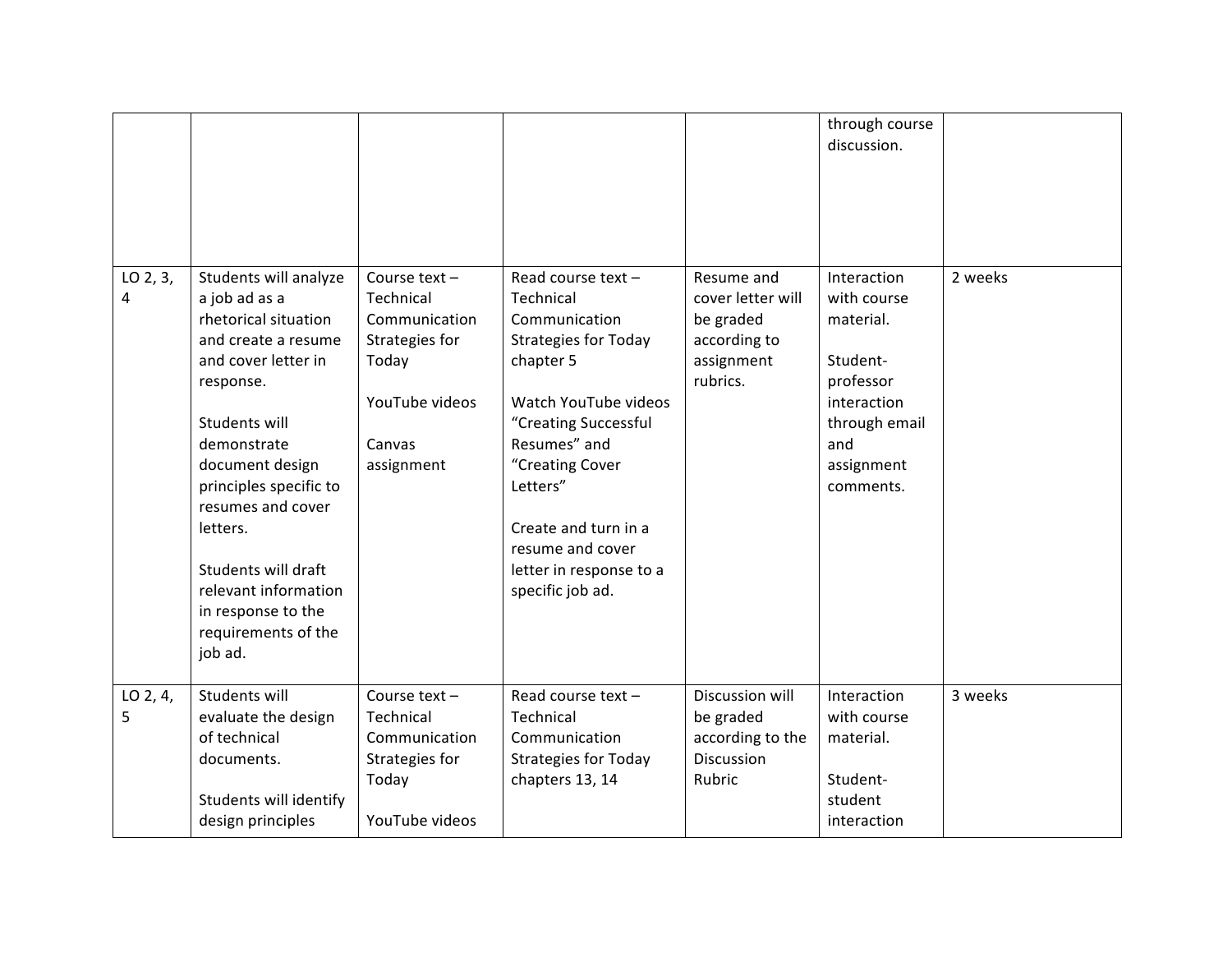|          | used in technical and  |                   | Watch YouTube videos         |                  | through course |        |
|----------|------------------------|-------------------|------------------------------|------------------|----------------|--------|
|          | professional           | Canvas discussion | "Using Graphics in           |                  | discussion     |        |
|          | document.              |                   | Professional                 |                  | comments.      |        |
|          |                        |                   | Communication",              |                  |                |        |
|          | Students will identify |                   | "Basic Principles of         |                  | Student-       |        |
|          | which document         |                   | Document Design," and        |                  | professor      |        |
|          | design principles are  |                   | "The Important of Font       |                  | interaction    |        |
|          | missing or broken in   |                   | in Writing"                  |                  | through email  |        |
|          | documents.             |                   |                              |                  | and course     |        |
|          |                        |                   | Reply to the Discussion      |                  | discussion.    |        |
|          | Students will          |                   | prompt: "Document            |                  |                |        |
|          | evaluate the use of    |                   | Design and Graphic           |                  | Student-       |        |
|          | graphics in technical  |                   | Mistakes"                    |                  | student        |        |
|          | documents.             |                   |                              |                  | interaction    |        |
|          |                        |                   |                              |                  | through course |        |
|          | Students will identify |                   |                              |                  | discussion.    |        |
|          | which guidelines are   |                   |                              |                  |                |        |
|          | not followed in        |                   |                              |                  |                |        |
|          | graphics in technical  |                   |                              |                  |                |        |
|          | documents.             |                   |                              |                  |                |        |
|          |                        |                   |                              |                  |                |        |
|          | Students will employ   |                   |                              |                  |                |        |
|          | a correct citation and |                   |                              |                  |                |        |
|          | reference style for    |                   |                              |                  |                |        |
|          | their documents.       |                   |                              |                  |                |        |
|          |                        |                   |                              |                  |                |        |
| LO 1, 2, | Students will analyze  | Course text-      | Read course text-            | The Technical    | Interaction    | 1 week |
| 3, 4, 5  | a rhetorical situation | Technical         | Technical                    | Description will | with course    |        |
|          | to understand how      | Communication     | Communication                | be graded        | material.      |        |
|          | best to describe a     | Strategies for    | <b>Strategies for Today</b>  | according to     |                |        |
|          | technical object from  | Today             | chapter 7.                   | assignment       | Student-       |        |
|          | their major.           |                   |                              | rubrics.         | professor      |        |
|          |                        | Canvas discussion | Create and turn in a         |                  | interaction    |        |
|          |                        |                   | <b>Technical Description</b> |                  | through email  |        |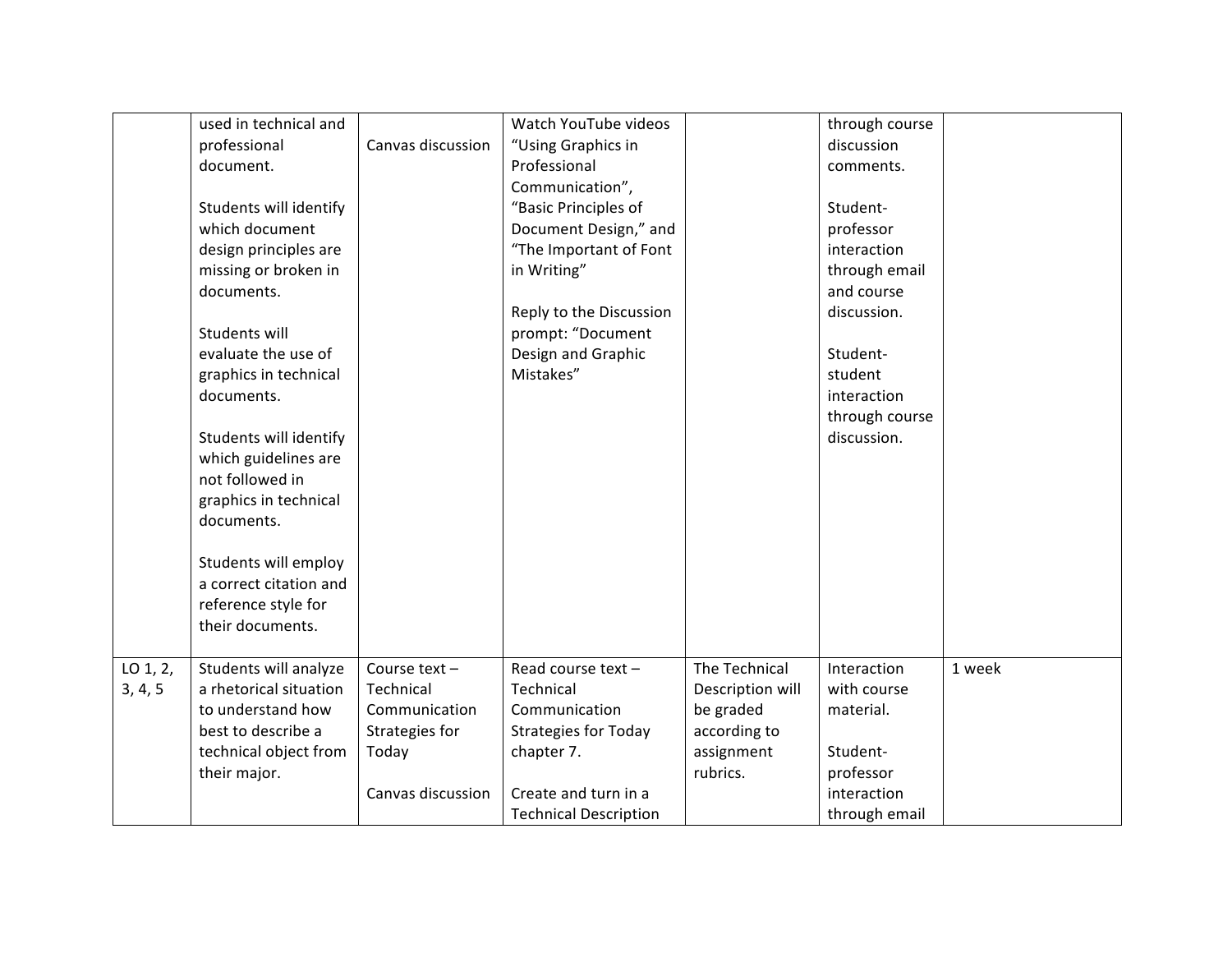|          | Students will                                  |                   | document in response        |                  | and            |        |
|----------|------------------------------------------------|-------------------|-----------------------------|------------------|----------------|--------|
|          | compose a Technical                            |                   | to Canvas prompt.           |                  | assignment     |        |
|          | Description that                               |                   |                             |                  | comments.      |        |
|          | describes a technical                          |                   |                             |                  |                |        |
|          | object in their major.                         |                   |                             |                  |                |        |
|          |                                                |                   |                             |                  |                |        |
|          | Students will employ                           |                   |                             |                  |                |        |
|          | document design                                |                   |                             |                  |                |        |
|          | principles to create a                         |                   |                             |                  |                |        |
|          | document that                                  |                   |                             |                  |                |        |
|          | follows the principles                         |                   |                             |                  |                |        |
|          | of document and                                |                   |                             |                  |                |        |
|          | graphic design.                                |                   |                             |                  |                |        |
|          |                                                |                   |                             |                  |                |        |
|          | Students will employ<br>a correct citation and |                   |                             |                  |                |        |
|          | reference style for                            |                   |                             |                  |                |        |
|          | their document.                                |                   |                             |                  |                |        |
| LO 1, 2, | Students will                                  | Course text-      | Read course text-           | Discussion will  | Interaction    | 1 week |
| 3, 4, 5  | evaluate a                                     | Technical         | Technical                   | be graded        | with course    |        |
|          | professional memo                              | Communication     | Communication               | according to the | material.      |        |
|          | or letter.                                     | Strategies for    | <b>Strategies for Today</b> | Discussion       |                |        |
|          |                                                | Today             | chapter 6.                  | Rubric.          | Student-       |        |
|          | Students will judge                            |                   |                             |                  | student        |        |
|          | the effectiveness of                           | Canvas discussion | Reply to the Discussion     |                  | interaction    |        |
|          | document design in a                           |                   | prompt: "Individual         |                  | through course |        |
|          | professional                                   |                   | Chapter 6 Project"          |                  | discussion     |        |
|          | document.                                      |                   |                             |                  | comments.      |        |
|          |                                                |                   |                             |                  |                |        |
|          | Students will                                  |                   |                             |                  | Student-       |        |
|          | compose a memo in                              |                   |                             |                  | professor      |        |
|          | response to their                              |                   |                             |                  | interaction    |        |
|          | evaluation.                                    |                   |                             |                  | through email  |        |
|          |                                                |                   |                             |                  |                |        |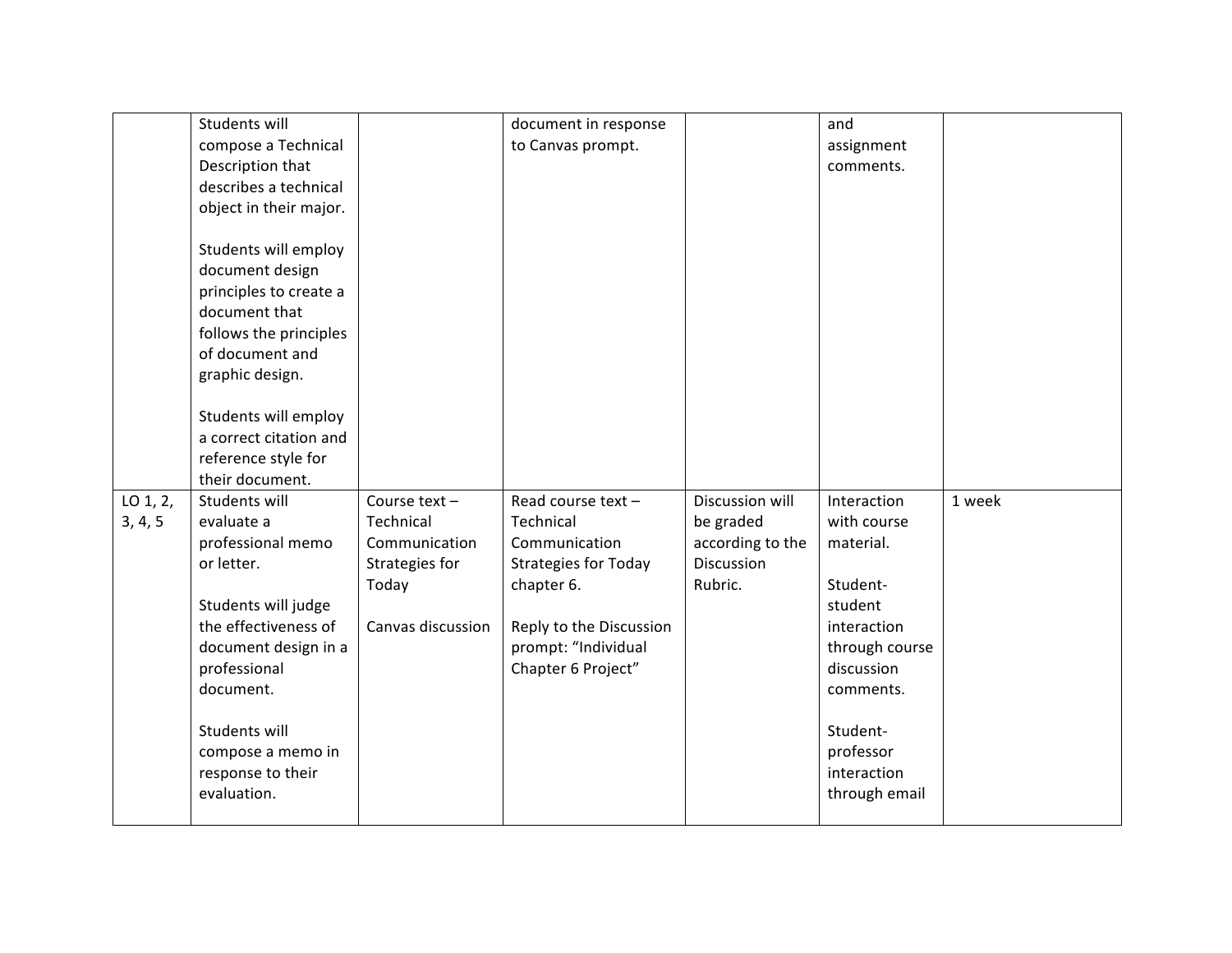|                     | Students will employ<br>a correct citation and<br>reference style for<br>their document.                                                                                                                                                                                                                                                                                                                                                                                                                |                                                                                                                 |                                                                                                                                                                                                                                          |                                                                                      | and course<br>discussion.<br>Student-<br>student<br>interaction<br>through course<br>discussion.                                   |         |
|---------------------|---------------------------------------------------------------------------------------------------------------------------------------------------------------------------------------------------------------------------------------------------------------------------------------------------------------------------------------------------------------------------------------------------------------------------------------------------------------------------------------------------------|-----------------------------------------------------------------------------------------------------------------|------------------------------------------------------------------------------------------------------------------------------------------------------------------------------------------------------------------------------------------|--------------------------------------------------------------------------------------|------------------------------------------------------------------------------------------------------------------------------------|---------|
| LO 1, 2,<br>3, 4, 5 | Students will produce<br>criteria by which they<br>can judge two<br>different technical<br>items.<br>Students will<br>compose a report<br>that recommends<br>which of two<br>technical items<br>should be purchased.<br>Students will analyze<br>a rhetorical situation<br>to understand the<br>information used in<br>their document.<br>Students will apply<br>document design<br>principles to a report.<br>Students will employ<br>a correct citation and<br>reference style for<br>their document. | Course text-<br>Technical<br>Communication<br>Strategies for<br>Today<br>YouTube videos<br>Canvas<br>assignment | Read course text-<br>Technical<br>Communication<br><b>Strategies for Today</b><br>chapters 10 and 11.<br>Watch YouTube video<br>"Reports"<br>Create and turn in<br><b>Analytical Report</b><br>document in response<br>to Canvas prompt. | The Analytical<br>Report will be<br>graded<br>according to<br>assignment<br>rubrics. | Interaction<br>with course<br>material.<br>Student-<br>professor<br>interaction<br>through email<br>and<br>assignment<br>comments. | 2 weeks |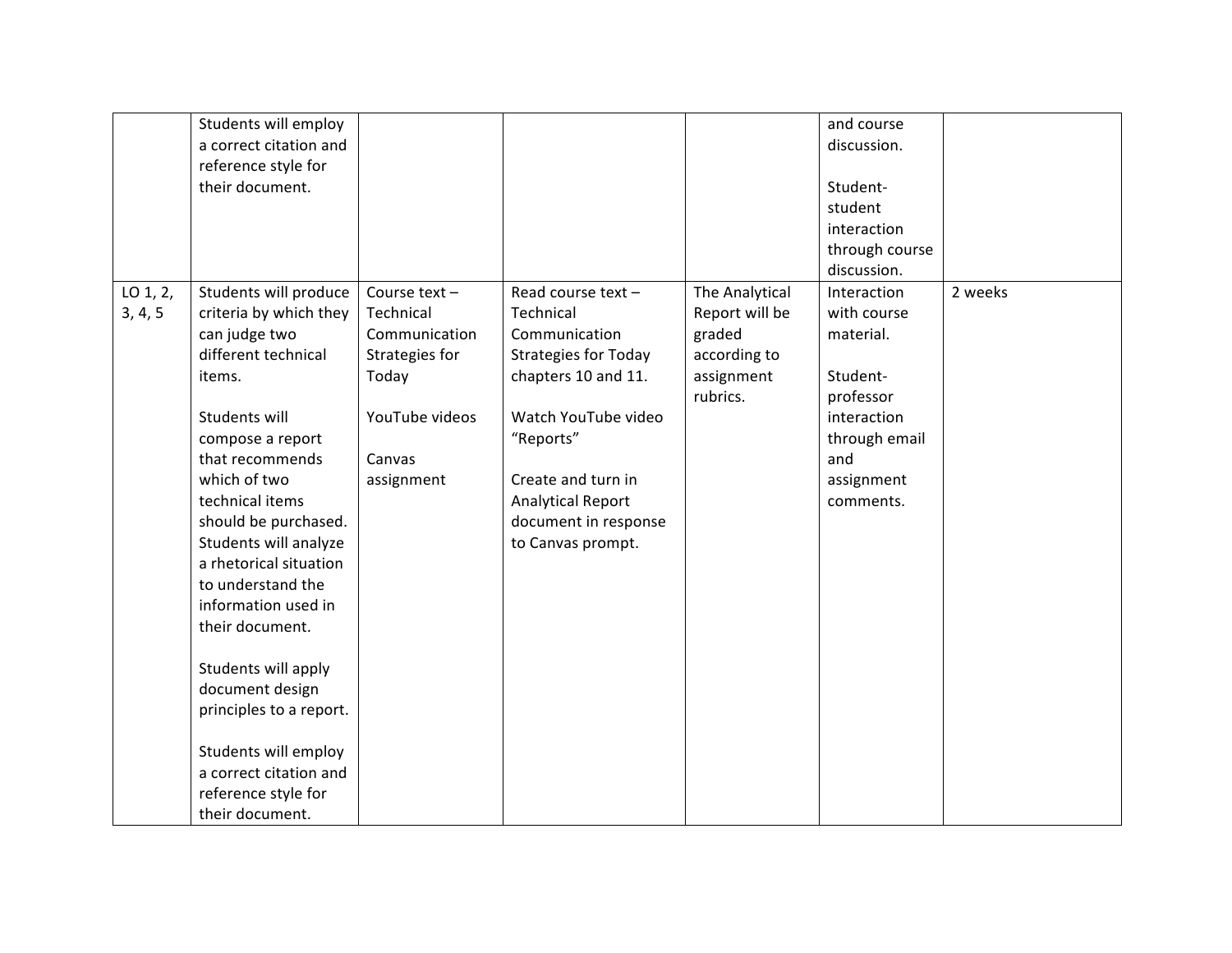| $LO$ 1, 2, | Students will analyze  | Course text-      | Read course text-           | Discussion will   | Interaction    | 1.5 weeks |
|------------|------------------------|-------------------|-----------------------------|-------------------|----------------|-----------|
| 4, 5       | a rhetorical situation | Technical         | Technical                   | be graded         | with course    |           |
|            | about a draft          | Communication     | Communication               | according to the  | material.      |           |
|            | proposal that was      | Strategies for    | <b>Strategies for Today</b> | <b>Discussion</b> |                |           |
|            | written.               | Today             | chapter 9.                  | Rubric.           | Student-       |           |
|            |                        |                   |                             |                   | student        |           |
|            | Students will          | YouTube videos    | Watch YouTube video         |                   | interaction    |           |
|            | evaluate a proposal    |                   | "How to Write               |                   | through course |           |
|            | and judge its merits   | Canvas discussion | Proposals"                  |                   | discussion     |           |
|            | based on document      |                   |                             |                   | comments.      |           |
|            | and information        |                   | Reply to the Discussion     |                   |                |           |
|            | design.                |                   | prompt: "Proposal           |                   | Student-       |           |
|            |                        |                   | Evaluation"                 |                   | professor      |           |
|            | Students will create a |                   |                             |                   | interaction    |           |
|            | memo that provides     |                   |                             |                   | through email  |           |
|            | and defends their      |                   |                             |                   | and course     |           |
|            | evaluation.            |                   |                             |                   | discussion.    |           |
|            |                        |                   |                             |                   |                |           |
|            | Students will employ   |                   |                             |                   | Student-       |           |
|            | a correct citation and |                   |                             |                   | student        |           |
|            | reference style for    |                   |                             |                   | interaction    |           |
|            | their document.        |                   |                             |                   | through course |           |
|            |                        |                   |                             |                   | discussion.    |           |
| LO 1, 2,   |                        | Course text $-$   | Technical                   | The Analytical    | Interaction    | 3 weeks   |
| 3, 4       | Students will          | Technical         | Communication               | Report will be    | with course    |           |
|            | analyze a              | Communication     | <b>Strategies for Today</b> | graded            | material.      |           |
|            | rhetorical             | Strategies for    | chapters 3, 4, 8 and 15.    | according to      |                |           |
|            | situation              | Today             |                             | assignment        | Student-       |           |
|            | concerning a           |                   | Watch YouTube video         | rubrics.          | professor      |           |
|            | process.               | YouTube videos    | "How to write               |                   | interaction    |           |
|            |                        |                   | instructions"               |                   | through email  |           |
|            | Students will          | Canvas            |                             |                   | and            |           |
|            | evaluate the           | assignment        |                             |                   | assignment     |           |
|            |                        |                   |                             |                   | comments.      |           |